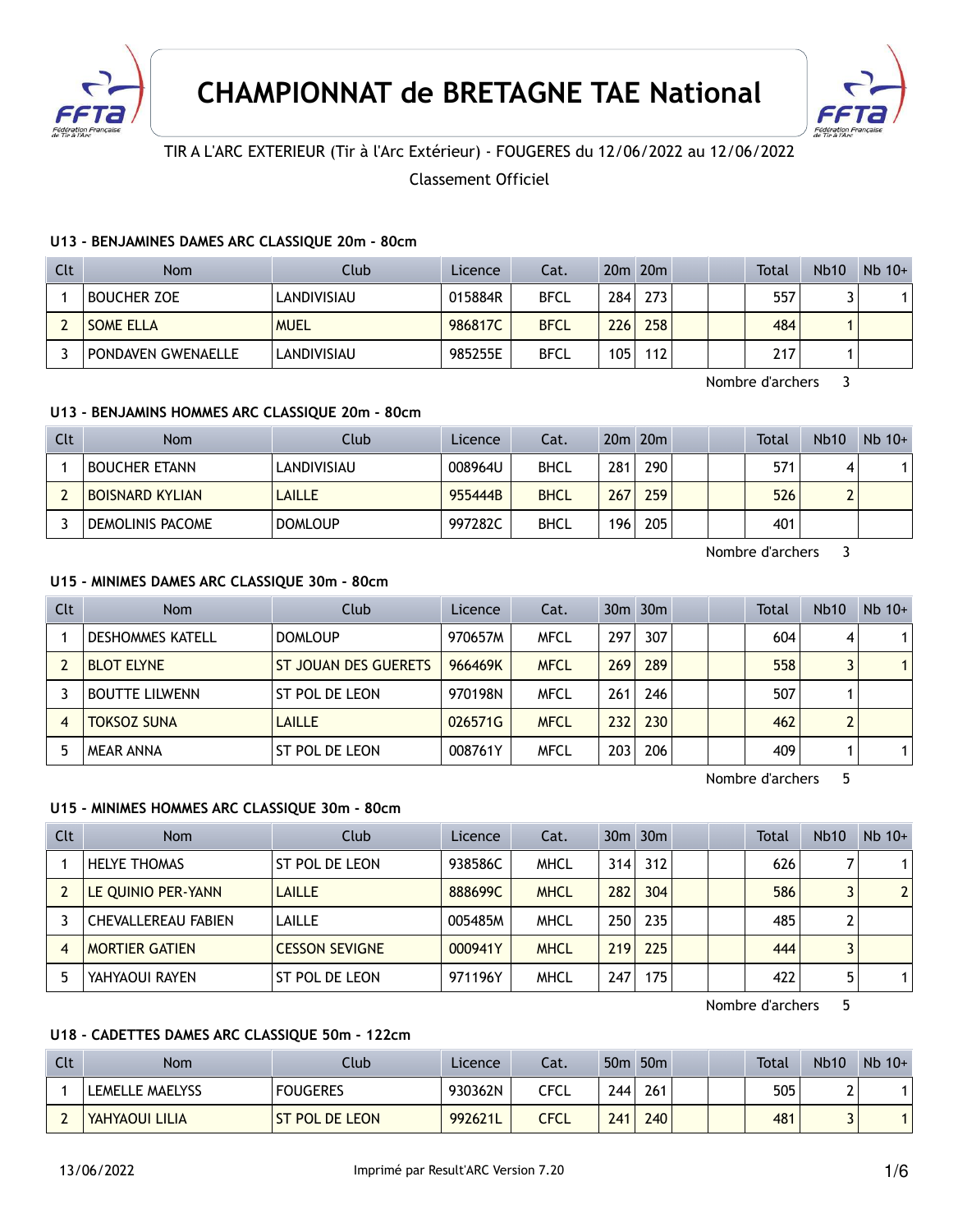| . -<br><b>ANA</b><br>л.<br>-- | <b>MUE</b><br>$\sim$ $\sim$ $\sim$ $\sim$ $\sim$ $\sim$ $\sim$ $\sim$ | ດເ<br>.<br><u>.</u> | $- - -$<br>- 1<br>urul<br>___ | -<br>$\sim$ | . . |  | ℸJŁ<br>__ |  |
|-------------------------------|-----------------------------------------------------------------------|---------------------|-------------------------------|-------------|-----|--|-----------|--|
|                               |                                                                       |                     |                               |             |     |  |           |  |

Nombre d'archers 3

### **U18 - CADETS HOMMES ARC CLASSIQUE 50m - 122cm**

| Clt | Nom                            | <b>Club</b>                | Licence | Cat.        |     | 50 <sub>m</sub> 50 <sub>m</sub> |  | <b>Total</b> | <b>Nb10</b> | $Nb$ 10+       |
|-----|--------------------------------|----------------------------|---------|-------------|-----|---------------------------------|--|--------------|-------------|----------------|
|     | <b>CORNU EWEN</b>              | <b>DOMLOUP</b>             | 941524W | <b>CHCL</b> | 306 | 298                             |  | 604          | 4           | $\mathbf{1}$   |
|     | LE RAY YANN                    | <b>AURAY</b>               | 877463P | <b>CHCL</b> | 308 | 263                             |  | 571          |             | $\overline{2}$ |
| 3   | COTEN LOÏZ                     | ST POL DE LEON             | 926625B | <b>CHCL</b> | 276 | 280                             |  | 556          | 2           | $\mathbf{1}$   |
| 4   | <b>BILLERAULT ALEXIAN</b>      | <b>ST AUBIN DU CORMIER</b> | 979503C | <b>CHCL</b> | 263 | 233                             |  | 496          | 2           | $\mathbf{1}$   |
| 5   | JOSSET-BLANCHET ESTEBAN   MUEL |                            | 912758D | <b>CHCL</b> | 250 | 243                             |  | 493          | 5           | $\overline{4}$ |
| 6   | <b>DOUCET MATHIEU</b>          | <b>CESSON SEVIGNE</b>      | 979159D | <b>CHCL</b> | 233 | 190                             |  | 423          |             |                |
|     | DE LA REBIERE DE POUYADE       | ST POL DE LEON             | 992698V | <b>CHCL</b> | 194 | 213                             |  | 407          |             |                |
| 8   | <b>RENAUD PAUL</b>             | <b>CESSON SEVIGNE</b>      | 000433W | <b>CHCL</b> | 183 | 196                             |  | 379          |             |                |
| 9   | <b>DUBOT ALAN</b>              | <b>MUEL</b>                | 888209V | <b>CHCL</b> | 96  | 126                             |  | 222          |             |                |
| 10  | <b>DECERGY OAN</b>             | <b>VEZIN LE COQUET</b>     | 026568D | <b>CHCL</b> | 67  | 55                              |  | 122          |             |                |

Nombre d'archers 10

#### **U21 - JUNIORS DAMES ARC CLASSIQUE 50m 122cm**

| Clt | Nom                    | Club         | Licence | Cat.        |     | 50 <sub>m</sub> 50 <sub>m</sub> | Total | Nb10 | $Nb$ 10+ |
|-----|------------------------|--------------|---------|-------------|-----|---------------------------------|-------|------|----------|
|     | BAZILLAIS SOLENN       | <b>AURAY</b> | 001308X | JFCL        | 286 | 308                             | 594   |      |          |
|     | <b>POCHOLLE MAÏLIS</b> | <b>MUEL</b>  | 024121U | <b>JFCL</b> | 124 | 147                             | 271   |      |          |

Nombre d'archers 2

#### **U21 - JUNIORS HOMMES ARC CLASSIQUE 50m - 122cm**

| Clt | <b>Nom</b>              | Club                         | Licence | Cat. |     | 50 <sub>m</sub> 50 <sub>m</sub> |  | Total | <b>Nb10</b>     | $Nb$ 10+       |
|-----|-------------------------|------------------------------|---------|------|-----|---------------------------------|--|-------|-----------------|----------------|
|     | <b>HUBERLANT TOM</b>    | <b>AURAY</b>                 | 905653F | JHCL | 326 | 326                             |  | 652   | 10              | 3              |
|     | <b>BOUVET THEOPHILE</b> | <b>ST JACQUES DE LA LAND</b> | 913018L | JHCL | 311 | 291                             |  | 602   | 10 <sup>1</sup> | $\overline{4}$ |
|     | JEHANNIN PIER-ANDRE     | <b>CHAVAGNE</b>              | 967074T | JHCL | 282 | 247                             |  | 529   | 4               | 1              |
|     | <b>BOULAIS NOA</b>      | <b>ST AVE</b>                | 033908G | JHCL | 215 | 232                             |  | 447   |                 | $\mathbf{1}$   |

Nombre d'archers 4

### **SENIORS 1 DAMES ARC CLASSIQUE 50m - 122cm**

| Clt | <b>Nom</b>             | Club                  | Licence | Cat.               |      |          | 50m 50m 50m 50m | Total | <b>Nb10</b> | $Nb$ 10+       |
|-----|------------------------|-----------------------|---------|--------------------|------|----------|-----------------|-------|-------------|----------------|
|     | TIEV-ESNAULT CHAN      | 'CESSON SEVIGNE       | 960042Z | S <sub>1</sub> FCL | 298  | 303      |                 | 601   |             |                |
|     | <b>MOIREZ VIRGINIE</b> | <b>FOUGERES</b>       | 816036W | S <sub>1</sub> FCL | 273  | 263      |                 | 536   |             |                |
|     | KIHL FANNY             | LAILLE                | 849007J | S <sub>1</sub> FCL | 256  | 256      |                 | 512   |             | 1              |
|     | <b>DUREL JEANNE</b>    | <b>CESSON SEVIGNE</b> | 959152G | S <sub>1</sub> FCL | 2281 | $266 \,$ |                 | 494   |             | $\overline{2}$ |

Nombre d'archers 4

### **SENIORS 1 HOMMES ARC CLASSIQUE 50m - 122cm**

| Clt | <b>Nom</b>          | Club         | Licence | Cat.               | 50 <sub>m</sub> | 50 <sub>m</sub> |  | <b>Total</b> | <b>Nb10</b> | $Nb$ 10+     |
|-----|---------------------|--------------|---------|--------------------|-----------------|-----------------|--|--------------|-------------|--------------|
|     | CALVEZ NICOLAS      | LAILLE       | 908485J | S1HCL              | 322             | 330             |  | 652          | o           | 4            |
|     | <b>FAUCON KEVIN</b> | <b>AILLE</b> | 774713E | S <sub>1</sub> HCL | 323             | 327             |  | 650          | 10          | $\mathbf{r}$ |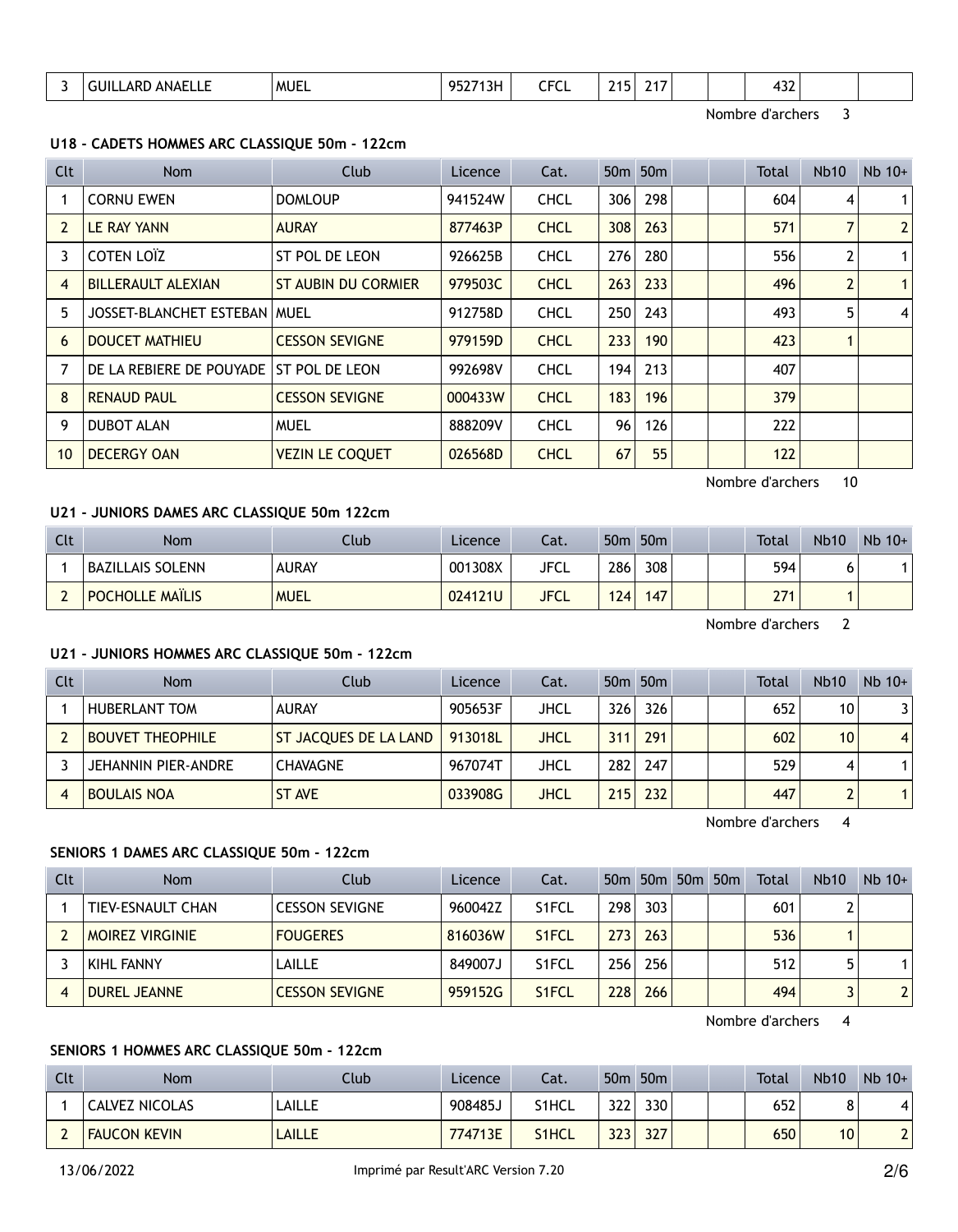|    | <b>BERNAUX AXEL</b>    | LAILLE                | 852354X | S <sub>1</sub> HCL | 317 | 320 |  | 637 | 10 | 4              |
|----|------------------------|-----------------------|---------|--------------------|-----|-----|--|-----|----|----------------|
| 4  | <b>MADEC CYRILLE</b>   | <b>LIFFRE</b>         | 859547R | S <sub>1</sub> HCL | 318 | 312 |  | 630 | 12 | $\mathbf{3}$   |
|    | <b>BRIENDO ANTOINE</b> | <b>LOCHRIST</b>       | 331418M | S <sub>1</sub> HCL | 320 | 308 |  | 628 | 10 | 5              |
| 6  | <b>KERYQUEL YANN</b>   | <b>AURAY</b>          | 655406Y | S <sub>1</sub> HCL | 299 | 316 |  | 615 | 6  | $\mathbf{1}$   |
|    | <b>GENY YANN</b>       | <b>CESSON SEVIGNE</b> | 812295E | S <sub>1</sub> HCL | 313 | 292 |  | 605 | 5  | $\overline{2}$ |
| 8  | <b>DESCLOS BENOIT</b>  | <b>CESSON SEVIGNE</b> | 848193Z | S <sub>1</sub> HCL | 283 | 266 |  | 549 | 6  | $\overline{2}$ |
| 9  | <b>COLIN JULIEN</b>    | <b>FOUGERES</b>       | 960655R | S <sub>1</sub> HCL | 266 | 277 |  | 543 |    |                |
| 10 | SILARD MATTHIEU        | <b>LAILLE</b>         | 765553Y | S <sub>1</sub> HCL | 266 | 273 |  | 539 | 6  | $\mathbf{1}$   |

Nombre d'archers 10

## **SENIORS 2 DAMES ARC CLASSIQUE 50m - 122cm**

| Clt            | Nom                          | Club                  | Licence | Cat.               |     | 50 <sub>m</sub> 50 <sub>m</sub> |  | Total | <b>Nb10</b>    | $Nb$ 10+       |
|----------------|------------------------------|-----------------------|---------|--------------------|-----|---------------------------------|--|-------|----------------|----------------|
|                | <b>LAFOUGE AURORE</b>        | <b>AURAY</b>          | 862568Z | S2FCL              | 302 | 318                             |  | 620   |                | 1 <sup>1</sup> |
| $\overline{2}$ | <b>DEGOUILLES ANNE</b>       | <b>LIFFRE</b>         | 977515S | S <sub>2</sub> FCL | 292 | 289                             |  | 581   | $\overline{4}$ | 1 <sup>1</sup> |
| 3              | <b>DUBILLE STEPHANIE</b>     | LAILLE                | 872375J | S <sub>2</sub> FCL | 269 | 284                             |  | 553   | 2              |                |
| 4              | <b>BOUVET CLAUDINE</b>       | ST JACQUES DE LA LAND | 961888F | S <sub>2</sub> FCL | 265 | 258                             |  | 523   | 2              | 1 <sup>1</sup> |
| 5              | <b>VANWAELSCAPPEL SOPHIE</b> | <b>CESSON SEVIGNE</b> | 000943A | S2FCL              | 257 | 258                             |  | 515   | 2              |                |
| 6              | <b>COIRRE SYLVIE</b>         | ST AUBIN DU CORMIER   | 722555L | S <sub>2</sub> FCL | 259 | 254                             |  | 513   | $\overline{3}$ | 1 <sup>1</sup> |
| 7              | <b>BOLZEC ISABELLE</b>       | <b>PLOERMEL</b>       | 874282G | S <sub>2</sub> FCL | 252 | 259                             |  | 511   | 5              | 2 <sup>1</sup> |
| 8              | <b>SIFI FLORENCE</b>         | <b>AURAY</b>          | 908101S | S <sub>2</sub> FCL | 259 | 241                             |  | 500   | 3              | 3 <sup>1</sup> |
| 9              | <b>MAUBOUSSIN NADINE</b>     | ST AUBIN DU CORMIER   | 788149J | S2FCL              | 258 | 239                             |  | 497   | 3              | 1 <sup>1</sup> |
| 10             | <b>DUCHENE LYDIA</b>         | <b>BADEN</b>          | 831729D | S <sub>2</sub> FCL | 243 | 241                             |  | 484   | $\overline{2}$ |                |
| 11             | RONDEL PATRICIA              | <b>CESSON SEVIGNE</b> | 885115G | S <sub>2</sub> FCL | 178 | 164                             |  | 342   |                |                |

# Nombre d'archers 11

### **SENIORS 2 HOMMES ARC CLASSIQUE 50m - 122cm**

| <b>Clt</b>      | Nom                       | Club                  | Licence | Cat.               |     | 50 <sub>m</sub> 50 <sub>m</sub> |  | Total | Nb <sub>10</sub> | $Nb$ 10+                |
|-----------------|---------------------------|-----------------------|---------|--------------------|-----|---------------------------------|--|-------|------------------|-------------------------|
|                 | <b>SAMSON BENOIT</b>      | <b>ACIGNE</b>         | 868655R | S <sub>2</sub> HCL | 333 | 325                             |  | 658   | 17               | 4                       |
| 2               | <b>JUGUET VINCENT</b>     | <b>FOUGERES</b>       | 679586F | S <sub>2</sub> HCL | 320 | 317                             |  | 637   | 11               | 3 <sup>1</sup>          |
| 3               | <b>HALLET EMMANUEL</b>    | SAINT AGATHON         | 798881Z | S <sub>2</sub> HCL | 315 | 316                             |  | 631   | 9                | $\mathbf{2}$            |
| 4               | <b>MAHE FREDERIC</b>      | ST JOUAN DES GUERETS  | 611218T | S <sub>2</sub> HCL | 311 | 303                             |  | 614   | 13               | 5 <sup>1</sup>          |
| 5               | <b>GUILLOT CHRISTOPHE</b> | <b>VANNES</b>         | 928042S | S <sub>2</sub> HCL | 295 | 310                             |  | 605   | 6                |                         |
| 6               | <b>LABOUREIX DAVID</b>    | <b>ARZAL</b>          | 809223R | S <sub>2</sub> HCL | 308 | 295                             |  | 603   | 4                |                         |
| 7               | LE FLOCH PIERRE           | SAINT AGATHON         | 671503V | S <sub>2</sub> HCL | 303 | 298                             |  | 601   | 5                |                         |
| 8               | <b>MORTAGNE XAVIER</b>    | ST JACQUES DE LA LAND | 729089N | S <sub>2</sub> HCL | 299 | 291                             |  | 590   | 7                |                         |
| 9               | PAQUET FREDERIC           | <b>PLOERMEL</b>       | 657142K | S <sub>2</sub> HCL | 299 | 290                             |  | 589   | 7                | 3                       |
| 10 <sup>°</sup> | <b>BOURVIC NICOLAS</b>    | <b>DOMLOUP</b>        | 874262K | S <sub>2</sub> HCL | 292 | 290                             |  | 582   | 6                |                         |
| 11              | <b>BOLZEC CHRISTIAN</b>   | <b>PLOERMEL</b>       | 712963K | S <sub>2</sub> HCL | 287 | 293                             |  | 580   |                  | $\overline{\mathbf{3}}$ |
| 12              | PIRES DE MOURA OLIVIER    | <b>AURAY</b>          | 948905U | S <sub>2</sub> HCL | 283 | 282                             |  | 565   | $\overline{3}$   | $\overline{2}$          |
| 13              | <b>BOUVET FREDERIC</b>    | ST JACOUES DE LA LAND | 935003H | S2HCL              | 287 | 260                             |  | 547   | 6                |                         |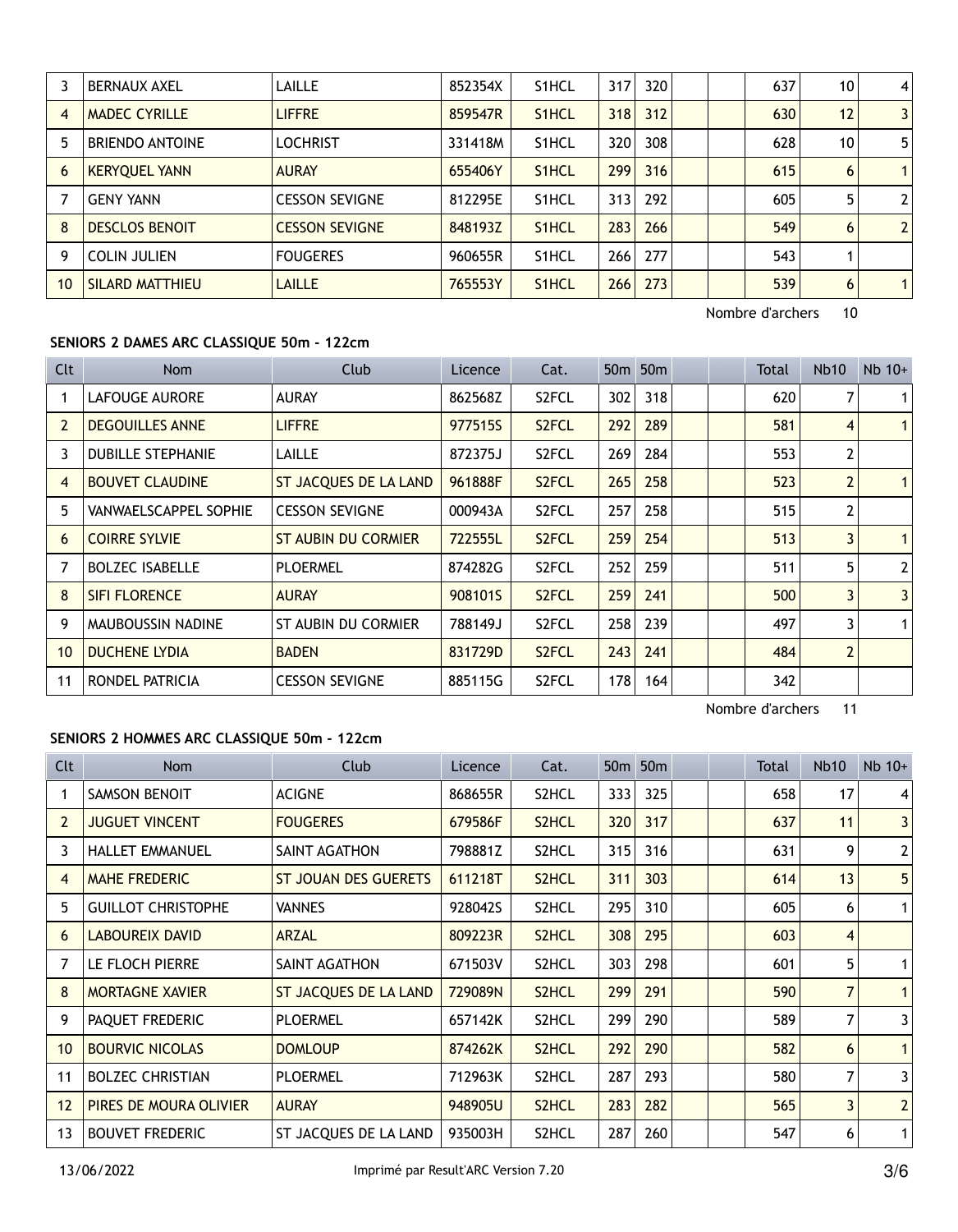| 14 | NUYTTENS DIDIER       | <b>PLEUMELEUC</b>     | 620580U | S <sub>2</sub> HCL | 272 | 265 |  | 537 | 4 | 3 |
|----|-----------------------|-----------------------|---------|--------------------|-----|-----|--|-----|---|---|
|    | MENARD OLIVIER        | ST AVE                | 986836Y | S2HCL              | 274 | 261 |  | 535 |   |   |
| 16 | GALLO SYLVAIN         | ST JACQUES DE LA LAND | 987208C | S <sub>2</sub> HCL | 252 | 261 |  | 513 |   |   |
|    | <b>BOULAIS JOHNNY</b> | ST AVE                | 024490V | S2HCL              | 244 | 265 |  | 509 |   |   |

Nombre d'archers 17

### **SENIORS 3 DAMES ARC CLASSIQUE 50m - 122cm**

| Clt | Nom                     | Club          | Licence | Cat.  | 50 <sub>m</sub> | 50 <sub>m</sub> |  | Total | <b>Nb10</b> | $Nb$ 10+ |
|-----|-------------------------|---------------|---------|-------|-----------------|-----------------|--|-------|-------------|----------|
|     | WEYANT SYLVIE           | <b>AURAY</b>  | 353292N | S3FCL | 299             | 280             |  | 579   | O           |          |
|     | <b>ALLIAS FRANCOISE</b> | <b>PORDIC</b> | 813724H | S3FCL | 251             | 250             |  | 501   |             |          |

Nombre d'archers 2

### **SENIORS 3 HOMMES ARC CLASSIQUE 50m - 122cm**

| <b>Clt</b> | Nom                       | Club                  | Licence | Cat.  |     | 50 <sub>m</sub> 50 <sub>m</sub> |  | <b>Total</b> | Nb10              | $Nb$ 10+       |
|------------|---------------------------|-----------------------|---------|-------|-----|---------------------------------|--|--------------|-------------------|----------------|
|            | LEFEBVRE JEAN MICHEL      | LAMBALLE              | 232003C | S3HCL | 307 | 280                             |  | 587          | $12 \overline{ }$ | 5              |
|            | <b>PAVY GILLES</b>        | <b>FREHEL</b>         | 658746D | S3HCL | 287 | 297                             |  | 584          | 3                 |                |
|            | <b>MORELLE ALAIN</b>      | <b>ACIGNE</b>         | 009087C | S3HCL | 278 | 295                             |  | 573          | 8                 | 3              |
| 4          | <b>HERZOG GILLES</b>      | <b>PLEUMELEUC</b>     | 844089N | S3HCL | 290 | 283                             |  | 573          | 8                 | $\mathbf{1}$   |
|            | MEUNIER PATRICK           | ST JOUAN DES GUERETS  | 692741E | S3HCL | 269 | 274                             |  | 543          | 4                 | $\overline{2}$ |
| 6          | <b>FOURNIER PHILIPPE</b>  | <b>LORIENT ASAL</b>   | 003069L | S3HCL | 273 | 262                             |  | 535          | 4                 | $\mathbf{1}$   |
|            | <b>GAUTIER JEAN-LOUIS</b> | ST JACQUES DE LA LAND | 735445X | S3HCL | 228 | 243                             |  | 471          |                   |                |
| 8          | <b>BOYADJIS PASCAL</b>    | ST JACQUES DE LA LAND | 036963C | S3HCL | 180 | 226                             |  | 406          |                   |                |

Nombre d'archers 8

### **U18 - CADETS HOMMES ARC A POULIES 50m - 122cm**

| Clt | <b>Nom</b>                              | .lub          | Licence | ۰.,<br>٥dι. | 50 <sub>m</sub>        | 50 <sub>m</sub> |  | <b>Total</b> | <b>Nb10</b> | <b>Nb</b><br>$10+$ |
|-----|-----------------------------------------|---------------|---------|-------------|------------------------|-----------------|--|--------------|-------------|--------------------|
|     | LIEN.<br><b>ALIREL</b><br><b>GERAUL</b> | <b>LAILLE</b> | 909885F | CHCO        | $\sim$<br>JJJ <b>.</b> | 329             |  | 662          | . .<br>ر .  |                    |

Nombre d'archers 1

### **SENIORS 1 DAMES ARC A POULIES 50m - 122cm**

| Clt | Nom                    | Club         | Licence | Cat.  | 50 <sub>m</sub> | 50 <sub>m</sub> |  | <b>Total</b> | <b>Nb10</b> | $Nb$ 10+ |
|-----|------------------------|--------------|---------|-------|-----------------|-----------------|--|--------------|-------------|----------|
|     | LE GAL ALICIA          | <b>AURAY</b> | 865159R | S1FCO | 338             | 329             |  | 667          | . .         | 8        |
|     | <b>PONDAVEN CELINE</b> | LANDIVISIAU  | 0089395 | S1FCO | 294             | 291             |  | 585          |             |          |

Nombre d'archers 2

#### **SENIORS 1 HOMMES ARC A POULIES 50m - 122cm**

| <b>Clt</b>     | <b>Nom</b>                    | Club                  | Licence | Cat.                            |     | 50 <sub>m</sub> 50 <sub>m</sub> |  | <b>Total</b> | <b>Nb10</b> | $Nb$ 10+ |
|----------------|-------------------------------|-----------------------|---------|---------------------------------|-----|---------------------------------|--|--------------|-------------|----------|
|                | <b>WUNDERLE DAMIEN</b>        | ST JOUAN DES GUERETS  | 408347F | S <sub>1</sub> HCO              | 350 | 341                             |  | 691          | 26          | 6        |
|                | <b>BLAOUIERE AXEL</b>         | <b>LIFFRE</b>         | 007790T | S <sub>1</sub> HCO              | 337 | 333                             |  | 670          | 18          | 5        |
|                | <b>CAROFF LOGAN</b>           | <b>FOUGERES</b>       | 758531R | S <sub>1</sub> HCO              | 334 | 335                             |  | 669          | 15          | 9        |
| $\overline{4}$ | <b>FURIO STEPHANE</b>         | <b>CESSON SEVIGNE</b> | 979209H | S <sub>1</sub> HCO              | 332 | 328                             |  | 660          | 15          | 3        |
|                | <b>BERLEMONT-MAURIAC NOEL</b> | LANDIVISIAU           | 887091E | S <sub>1</sub> HCO              | 328 | 331                             |  | 659          | 17          | 7        |
| 6              | <b>DELOURMEL EMMANUEL</b>     | <b>DOMLOUP</b>        | 438941K | S <sub>1</sub> H <sub>C</sub> O | 271 | 255                             |  | 526          |             | 1        |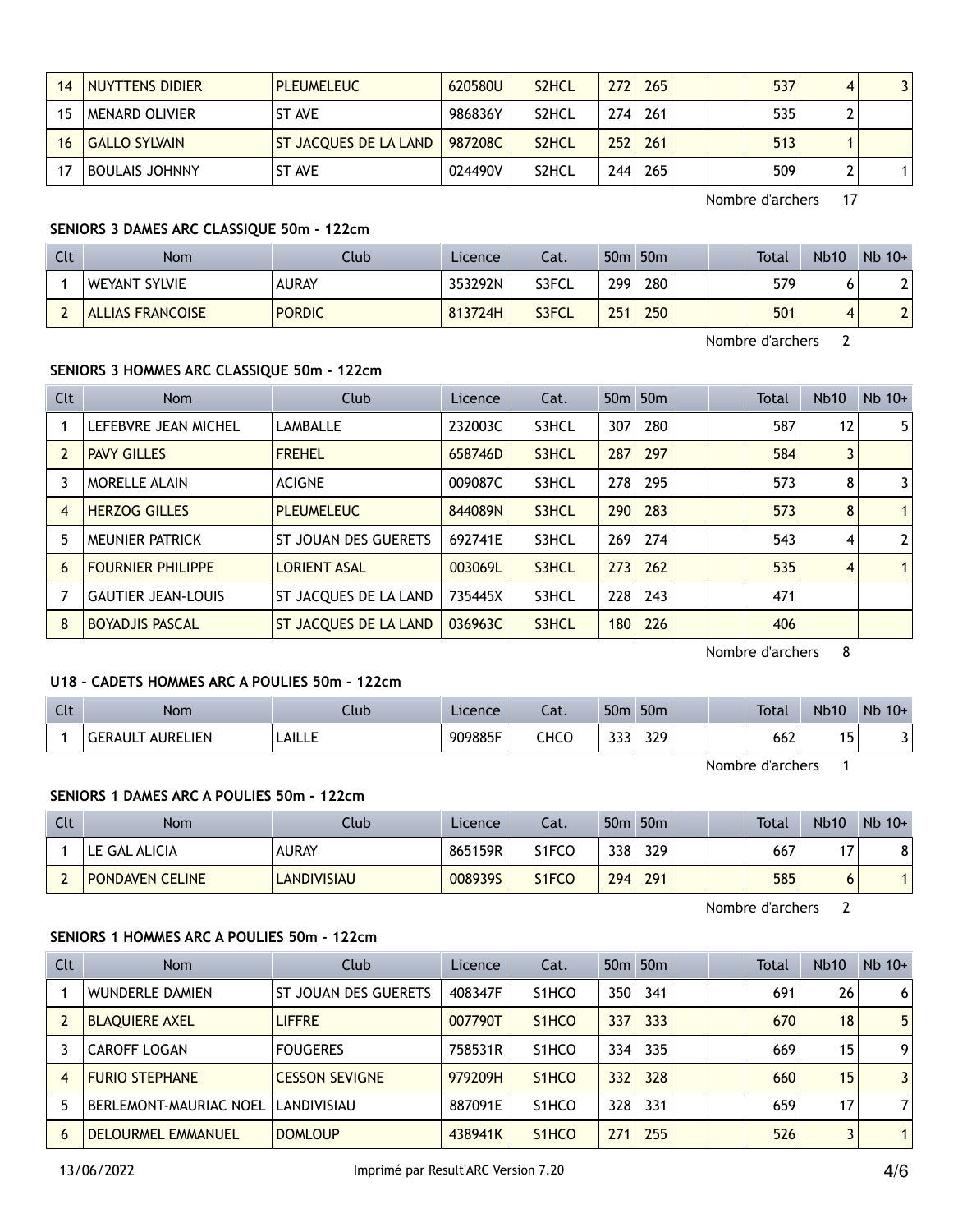### **SENIORS 2 DAMES ARC A POULIES 50m - 122cm**

| <b>Clt</b> | Nom                       | Club                   | Licence | Cat.               |     | 50 <sub>m</sub> 50 <sub>m</sub> |  | Total | Nb10 | $Nb$ 10+       |
|------------|---------------------------|------------------------|---------|--------------------|-----|---------------------------------|--|-------|------|----------------|
|            | MORICET SOPHIE            | <b>FOUGERES</b>        | 462183Y | S <sub>2</sub> FCO | 331 | 339                             |  | 670   | 12   |                |
|            | <b>CHANCEREL ISABELLE</b> | <b>VEZIN LE COQUET</b> | 843812M | S <sub>2</sub> FCO | 337 | 332                             |  | 669   | 18   | $\overline{4}$ |
|            | <b>JUGUET SONIA</b>       | <b>FOUGERES</b>        | 834548T | S <sub>2</sub> FCO | 335 | 330                             |  | 665   | 16   | 8              |
|            | <b>EVENO GHISLAINE</b>    | <b>VANNES</b>          | 723622W | S <sub>2</sub> FCO | 326 | 332                             |  | 658   | 16   | $\overline{4}$ |
|            | <b>PINVIDIC DENISE</b>    | LANDIVISIAU            | 933106W | S <sub>2</sub> FCO | 246 | 255                             |  | 501   | 6    |                |

Nombre d'archers 5

### **SENIORS 2 HOMMES ARC A POULIES 50m - 122cm**

| Clt | <b>Nom</b>            | Club                 | Licence | Cat.                            |     | 50 <sub>m</sub> 50 <sub>m</sub> |  | <b>Total</b> | <b>Nb10</b> | $Nb$ 10+       |
|-----|-----------------------|----------------------|---------|---------------------------------|-----|---------------------------------|--|--------------|-------------|----------------|
|     | <b>GERMON GEORGES</b> | <b>REDON</b>         | 861801R | S <sub>2</sub> HCO              | 348 | 348                             |  | 696          | 26          | 11             |
|     | DAUDIER EMMANUEL      | <b>SAINT AGATHON</b> | 775521H | S <sub>2</sub> H <sub>C</sub> O | 341 | 342                             |  | 683          | 19          | 5              |
|     | THIEBAUT FABRICE      | <b>BRIEC</b>         | 812553K | S <sub>2</sub> HCO              | 342 | 340                             |  | 682          | 24          | 9              |
| 4   | ROCHELLE CHRISTOPHE   | <b>PLEUMELEUC</b>    | 669172L | S <sub>2</sub> H <sub>CO</sub>  | 333 | 338                             |  | 671          | 14          | $\overline{4}$ |
| 5   | LE PROVOST CHRISTOPHE | ST AUBIN DU CORMIER  | 591193B | S <sub>2</sub> HCO              | 328 | 333                             |  | 661          | 12          | 3              |

Nombre d'archers 5

### **SENIORS 3 DAMES ARC A POULIES 50m - 122cm**

| Clt | <b>Nom</b>                         | Ilub                                | Licence | Lat.  | 50 <sub>m</sub> | 50 <sub>m</sub> |  | Total | Nb <sub>1</sub> C | <b>Nb</b><br>$10+$ |
|-----|------------------------------------|-------------------------------------|---------|-------|-----------------|-----------------|--|-------|-------------------|--------------------|
|     | <b>CATHERINE</b><br><b>DEBURCK</b> | PORTRIEUX<br>$^{c+}$<br><b>OUAY</b> | 313821K | S3FCO | $\sim$<br>ے دد  | 332             |  | 664   |                   |                    |

Nombre d'archers 1

### **SENIORS 3 HOMMES ARC A POULIES 50m - 122cm**

| <b>Clt</b> | <b>Nom</b>                | Club                 | Licence | Cat.  |     | 50 <sub>m</sub> 50 <sub>m</sub> |  | Total | Nb10 | $Nb$ 10+       |
|------------|---------------------------|----------------------|---------|-------|-----|---------------------------------|--|-------|------|----------------|
|            | <b>DEBIAIS CLAUDE</b>     | <b>VANNES</b>        | 885012V | S3HCO | 339 | 345                             |  | 684   | 18   | 6              |
|            | <b>BOISSEL PATRICK</b>    | <b>RENNES CIE</b>    | 434818D | S3HCO | 340 | 338                             |  | 678   | 20   | 9              |
|            | PENHOUET DIDIER           | SAINT AGATHON        | 860381X | S3HCO | 321 | 327                             |  | 648   |      |                |
| 4          | <b>FROMENTEAU BERNARD</b> | <b>PLEUMELEUC</b>    | 279596J | S3HCO | 329 | 318                             |  | 647   | 13   | 3              |
| 5          | PEPIN JOSEPH              | <b>FOUGERES</b>      | 731393T | S3HCO | 324 | 322                             |  | 646   | 9    | $\overline{2}$ |
| 6          | RAVELEAU JEAN NOEL        | <b>PLEUMELEUC</b>    | 979612W | S3HCO | 321 | 324                             |  | 645   | 8    | $\overline{4}$ |
|            | <b>CESSOU YVAN</b>        | ST JOUAN DES GUERETS | 649910Z | S3HCO | 336 | 212                             |  | 548   | 18   | 7              |

Nombre d'archers 7